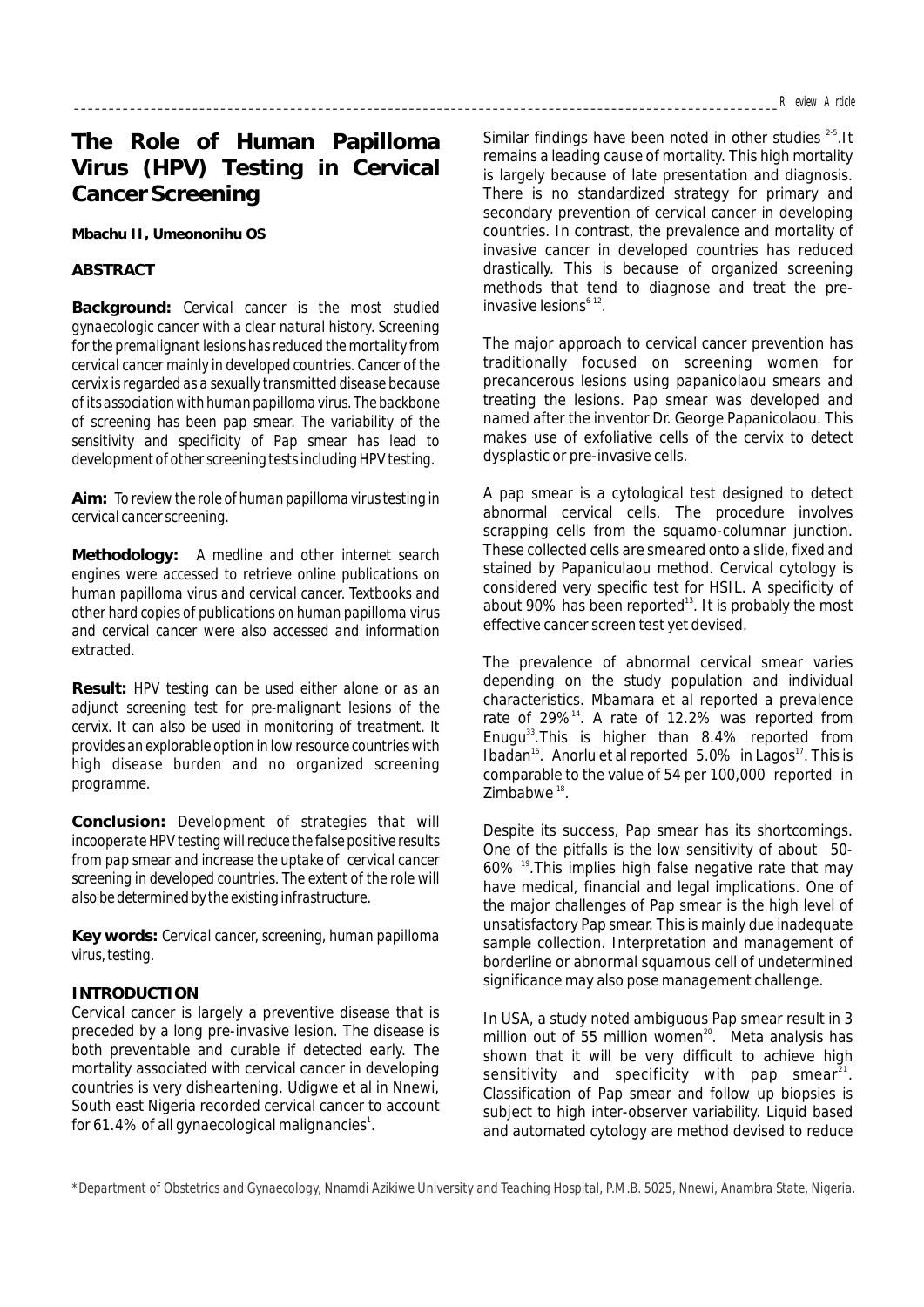sampling errors $^{22-24}$ . However, they do not remove the errors completely.

Human papilloma virus test has been described as an important strategy for improving quality of screening for prevention of cervical cancer.

The HPV testing is performed by reacting denatured single stranded DNA with RNA probes of the oncogenic HPV types. Hybrids consisting of target HPV bound to RNA probes are bound or caputured on sides of tubes coated with antibodies recognizing DNA:RNA hybrids. Adding a second antibody tagged with alkaline phosphatase will permit detection of bound hybrid by a chemoilluminescent readout. Positive test specimen is one in which light emission (expressed in relative light units RLUs) is equal to or greater than the mean of positive controls.

HPV testing can be applied as primary screening tool, as a triage of atypical squamous cell abnormality and as a test of cure. Rapid testing of HPV appears to be an attractive option for cervical cancer screening especially in resource poor countries with no organized cancer screening program. This is based on the strong association of HPV as a prime aetiological agent in the pathogenesis of cervical cancer. This article will review the merits and demerits of HPV testing in cervical cancer screening.

## **HPV TESTING AND SCREENING OF CERVICAL CANCER**

Testing for HPV virus is premised on the association of high-risk HPV subtypes in the aethiogenesis of preinvasive and invasive cancers of cervix. Human papilloma viruses are the prime aetiologic factor in the development of cervical intraepithelial neoplasia and cervical cancer. HPV is present in 80% of all CIN lesions and in 99.7% of all invasive cancers<sup> $25-26$ </sup>. Transmission of HPV infection is by close contact.

About 71 different genotypes have been identified $^{27}$ . The HPV that infects anogenital region is divided into two broad groups based on their malignant potential. The low risk group includes HPV 6 and 11 while the high-risk group includes HPV 16, 18 and 45.

E6 and E7 early proteins have been implicated in the pathogenesis of CIN and cervical cancer<sup>26-28</sup>. E7 binds and inactivate retinoblastoma (Rb) proteins while E6 binds and inactivates the P53 protein. This leads to functional loss of P53 and RB growth suppression function. There is resultant resistance to apoptosis causing uncensored growth after DNA damage, which may cause malignancy. Human papilloma virus alone is not enough to cause cancer.<sup>1</sup>

More than 90% of HPV infection on immmunocompetent individuals will regress spontaneously over 2 years  $2^{6-27}$ . Only about 3- 5% will have cervical abnormalities CIN lesions are clinically heterogeneous lesions. They can regress, persist and occasionally progress to cancer of the cervix. Rates of regression of CIN lesions vary depending on the grade of the lesion. About 50-90% of CIN I regresses while 40% and 30% of CIN II and CIN III respectively  $reares<sup>30</sup>$ .

It has been established that risk factors for progression of HPV infection to CIN and cervical cancer include the HPV serotype with HPV serotype 16 and 18 being more associated with cervical cancer<sup>31-34</sup>. Other risk factors include persistent infection, immunosuppression, smoking and vitamin deficiencies. Age at first sexual intercourse and number of sexual partners significantly increase risk of cancer $^{30}$ .

# **HPV TESTING AS A PRIMARY SCREENING TEST**

HPV testing has been found to be a good adjuvant test to Pap smear in screening for cervical cancer. Combination of HPV and cytology test improves the sensitivity of the screening. This decreases the false negative rate. Studies have noted that double negative test (Negative HPV test and Pap smear test) is a better prognostic assurance against the future risk of developing CIN III or HSIL than three subsequent negative cervical smears<sup>35</sup>. This may allow for reduced or spacing of screening test.

The Canadian Cervical Cancer screening Trial (CCCaST) compared the sensitivity and specificity of HPV testing with conventional Pap smears in 10,154 women aged  $30-69$  years who underwent both tests<sup>36</sup>. Colposcopy was carried out for women with abnormal Pap smear and positive HPV test. Sensitivity for detection of confirmed CIN grade 2 or worse was higher with HPV testing than with conventional Pap smear. However, the specificity was lower. When both sensitivity and specificity of both tests were estimated, none was superior.

The Population Based Screening Study Amsterdam (POBASCAM) trial analysed data on 17,000 women aged 30-59 who were randomly assigned with conventional Pap plus HPV (intervention group) and Pap smear alone  $(control)^{37}$ . These women were re-screened after five years (the interval for routine screening in Netherlands) and both arms of the study underwent Pap smear and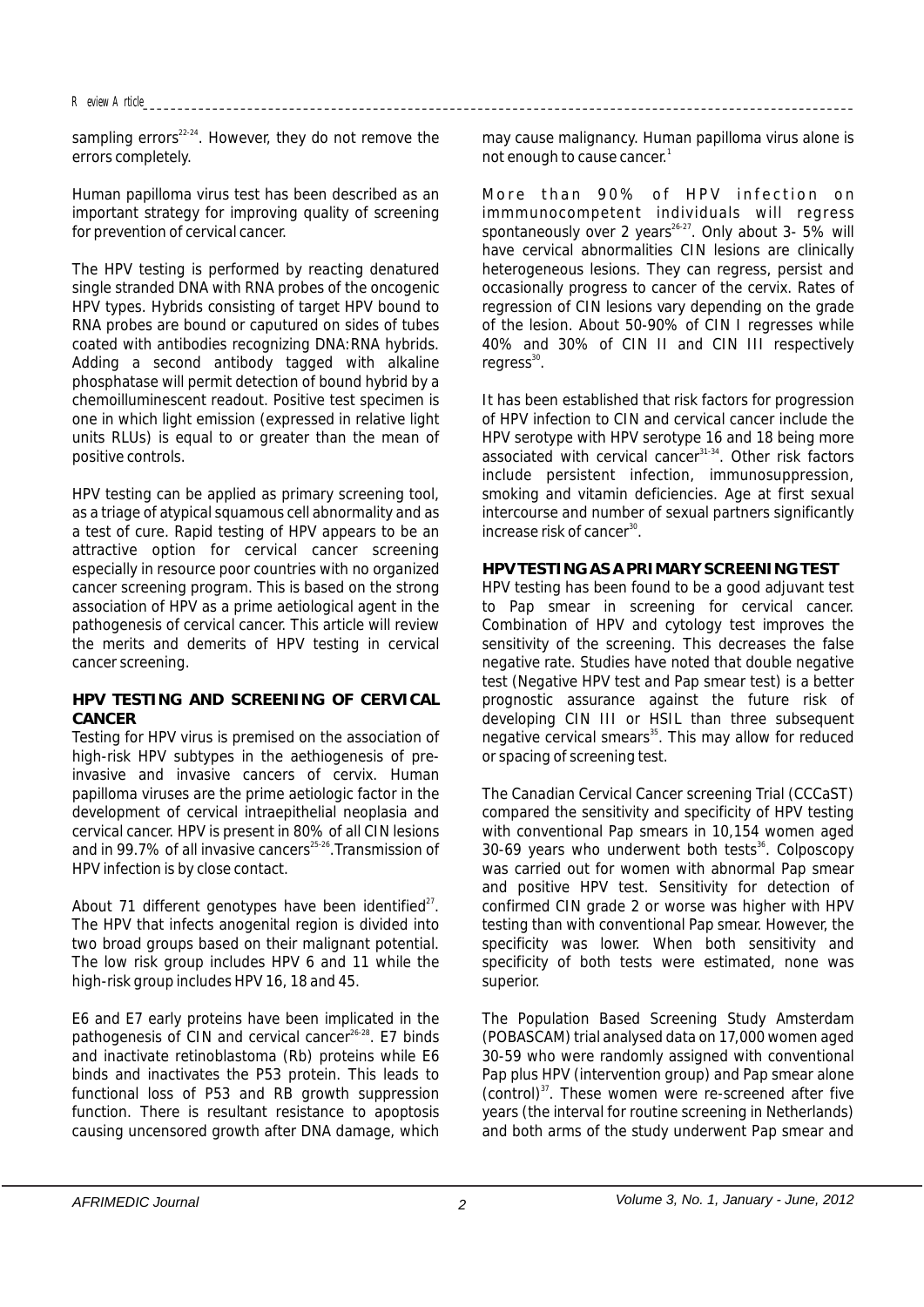HPV testing. CIN 3 or worse lesions were detected more in the intervention group than control at the initial screening. The second screening after five years showed that fewer women in the intervention group had CIN 3 or worse. This shows that HPV testing led to earlier detection of the lesions.The overall rate of CIN 3 or worse lesions were similar after the two rounds of testing. However, the effect on mortality was not determined by the study.

Katki et al in a randomised controlled trial, assessed the efficacy of cytology screening versus HPV in reducing the incidence of high grade lesions and invasive cancer in women aged 25-60 years<sup>38</sup>. This study showed that initial screening for HPV with or without cytology reduced the occurrence of invasive cancer of the cervix at second round of screening more than with cytology alone. The sensitivity of HPV testing in detecting CIN grade 2 or more was higher than cytology in the two rounds of testing.

The use of HPV test alone as the screening test forcervical cancer is not yet established. Despite its high sensitivity, it has a reduced specificity when compared to Pap smear. This implies that many young women with transient HPV infection will be subjected to unnecessary colposcopy examination. The long-term consequences are uncertain. Further studies will be needed to make a conclusion on the role of HPV testing as a primary screening test. In addition, there is no consensus on the algorithm for management. This has to be determined to help in comparison of result and effectiveness of the screening process.

## **HPV TESTING AS A TRIAGE**

HPV testing has been found to be effective in triaging of women with inconclusive cytology result<sup>39</sup>. This means that when cytology is inconclusive, HPV testing can help determine whether the woman should be referred for immediate colposcopy or further surveillance. Patients with negative HPV results are returned to routine testing while HPV positive women are referred to further evaluation with colposcopy. HPV testing can also be used to resolve discordant cytology, colposcopy and histological findings.

The Trial of Management of Borderline and Low Grade Abnormalities (TOMBOLA) study showed that single HPV test in a women 40 years and above could help in decision making concerning further screening after cytology for low grade lesions<sup>40</sup>. However, it was not useful for women below 35 years. American College of Obstetricians and Gyneacologists (ACOG) has stated that HPV testing in adolescents is unnecessary because up to 80% may be HPV positive which is transient in

most cases. The ASCUS-LSIL Triage study (ALTS) found that immediate colposcopy was the preferred strategy following a cytological diagnosis of ASCUS and  $LSIL<sup>42</sup>$ . In addition, the authors opined that HPV triage is a promising option for ASC-US.

There are various protocols for the management of women with ASCUS. The options include to (1) repeat cytology in 4-6 months (2) to refer for colposcopy immediately (3) HPV DNA testing for high grade type. The commonly utilized option is that of reflex HPV testing<sup>43</sup>. Those with a positive HPV DNA for high risk viral types are referred for colposcopy. Also, those with repeat abnormal cytology are referred for colposcopy. Those in whom no abnormality is found are screened with HPV DNA testing in 12 months or with cytology at 6-12 months.

The main advantage of HPV testing in this group is that the referral of about 50% of those with borderline smears can be eliminated. This will reduce the rate of unnecessary colposcopy. However high rate of HPV positivity in young women could lead to unnecessary colposcopy.

# **HUMAN PAPILLOMA VIRUS AS A TEST OF CURE.**

The possible role of HPV testing as a test of cure is being evaluated. The basis is the negative predictive value of the test. In management of premalignant lesions of the cervix, complete excision of the lesion may lead to negative HPV test in 6 months<sup>44</sup>. Incomplete excisions tend to remain positive. There is need for more studies to determine the role of HPV testing in evaluation of cure.

# **HPV TESTING IN RESOURCE POOR COUNTRIES**

HIV testing has a potential to improving the cervical cancer screening in developing countries. These countries have no organized cervical cancer screening programs which account for the high disease burden. Several diseases like malaria, tuberculosis, HIV, etc are competing for the limited resources. The critical issues of maternal and child mortality are yet to be addressed in these countries. The infrastructures are very poor making means of transportation and electricity to be a privilege instead of a norm.

Cervical cancer screening program in low resource settings must factor in these challenges. Such program should address most of these limitations. These include ability to perform the test in primary and secondary health facilities, ability of general practitioners to carry out the test. This must also require limited technology and staff training. In addition, test result should be either immediate like visual inspection of the cervix or be available within several hours.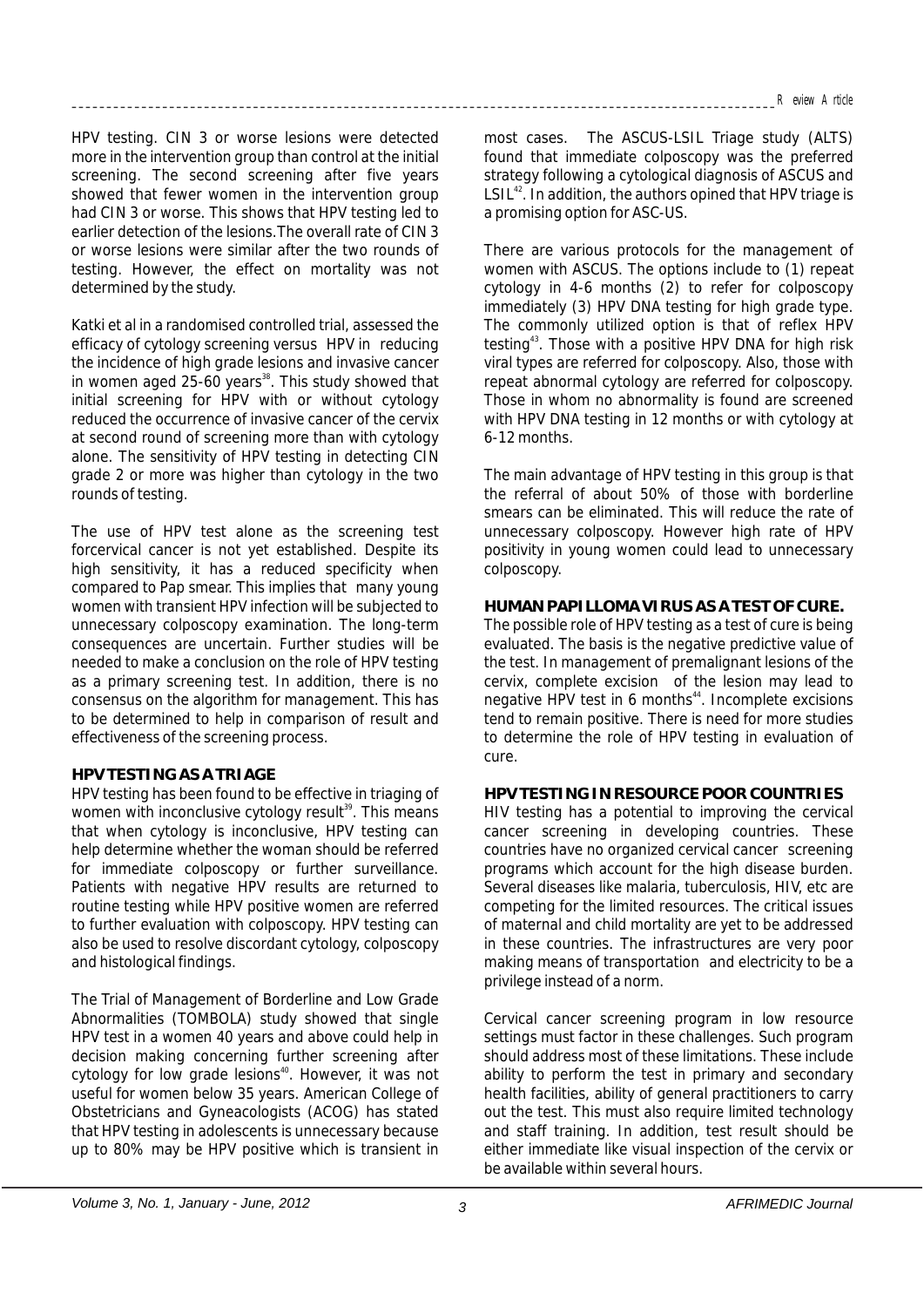The rapid test HPV offers an attractive option for screening in developing countries. The major drawback is the cost. This may be overcome by development of rapid tests for HPV, as was done for HIV screening. Studies in India have demonstrated that HPV testing reduces the cervical cancer mortality in developing countries and has been found to be superior to VIA or cervical cytology<sup>39</sup>.

Two types of HPV tests available are the Hybrid Capture 2 and Cervista HPV test. HPV testing has a high sensitivity and low specificity. The low specificity of HPV testing poses a great management challenge in developing countries. Tests in developing countries requires high specificity to reduce need for further evaluation. In addition, immediate treatment for a test with low specificity may lead to unnecessary treatment. The specificity of HPV test can be increased by changing the definition of a positive test. This can be done by changing the positivity threshold, expressed as the ratio of light emission per positive control.

## **FUTURE OF HPV TEST IN CERVICAL CANCER SCREENING**

Currently, a lot of research work is going on in isolation of molecular markers that can predict progression of HPV infection to pre-malignant lesions. Surrogate protein makers have been described. These include K1-  $67$  and P16/lnk $_{4a}$ <sup> $41,46$ </sup>. The development of rapid test for HPV will scale up the cervical screening in developing countries. This will reduce the time, cost and skill needed to carry out the test. Currently, CareHPV, a type of rapid HPV test is undergoing trial in the USA<sup>47</sup>.

# **CONCLUSION**

HPV testing and application in management of cervical cancer has revolutionized the screening and management of cervical intraepithelial lesions. Its role in primary screening is not yet be defined. However, reflex HPV testing reduces the rate of unnecessary colposcopies.

Identification of molecular markers and other predictors of disease progression will be a major breakthrough in the management this disease. More research is needed to make conclusive deductions on the specific role of HPV testing in cervical cancer screening.

## **REFERENCES**

- 1. Udigwe GO, Umeononihu OS, Mbachu II. A review of the prevalence and pattern of presentation of gynaecological cancers in a tertiary hospital in Nnewi, South east Nigeria. Orient Journal of Medicine, 2011;23(
- 2. Airede LY, Nwobodo E, Malami S, TanauK.Carcinoma of the cervix in Sokoto. Journal of college of Medicine2005; 10(1):48-52.
- 3. Ijaiya MA, Aboyeji PA, Buhari MO. Cancer of the cervix in Ilorin Nigeria. West African Journal of Medicine 2004;23(4): 319-322.
- 4. Mohammed AZ, Edino ST, Ochicha O, Gwarzo AK, Samaila AA. Cancer in Nigeria: A 10-year review of the Kano Cancer Registry. Nigeria Journal of Medicine 2008; 17(3):280-284.
- 5. Airede LR, Onakewor JUE, Aziken ME, Ande ABA, Aligbe JU. Carcinoma of the uterine cervix in Nigerian women: The need to adopt a National Preventive strategy. Sahel Medical Journal 2008;11(1):1-11.
- 6. Ikechebelu JI, Onyiaorah IV, Ugboaja JO, Anyiam DCD, Eleje GU. Clinicopathological analysis of cervical cancer seen in tertiary health facility in Nnewi, southeast Nigeria. Journal of Obstetrics and Gynaecology 2010; 301(3): 299-301.
- 7. Pindiga UH, Babayo BO, Omotara BO. Pattern of Cervical cancer in Maiduguri, Nigeria: Tumours in Adults. Highland Medical Research Journal 2004; 2(2): 42-46.
- 8. Umeora OU, Onuh SO. Cancer of Cervix at University of Benin Teaching Hospital, Benin-city, Nigeria in the last decade of last millennium. Orient Journal of Medicine 2007; 19(4):24-30.
- 9. Insinga RP, Dasbach EJ, Elbasha EH. Epidemiologic natural history and clinical management of Human Papillomavirus(HPV) Disease: a critical and systematic review of the literature in the development of an HPPV dynamic transmission model. BMC Infectious Diseases 2009; 9:119 doi1186/1471-2334
- 10. Shafi MI. Premalignant aand malignant disease of the cervix in Edmonds DK (Ed) Dewhurst's textbook of Obsterics and Gynaecology 7<sup>th</sup> edition 2007.Blackwell publishing:pp 614-624.
- 11. Lazcano-Ponce E, Allen B, Palacio-Mejia LS,Hernandez-Avila M. Challenges to implement strategies for the primary and secondary prevention of cervical cancer in mexico.Gac Med Mex 2006; 142(suppl 2):43-49.
- 12. Rash B, Martin Hirsch P, Schneider A, Sideri M, Tan J, Torne A, Standaert B. Resource use and Cost analysis of managing abnormal pap smear: a retrospective study in five countries. Eur J GynaecolOncol 2008; 29(3): 225-232.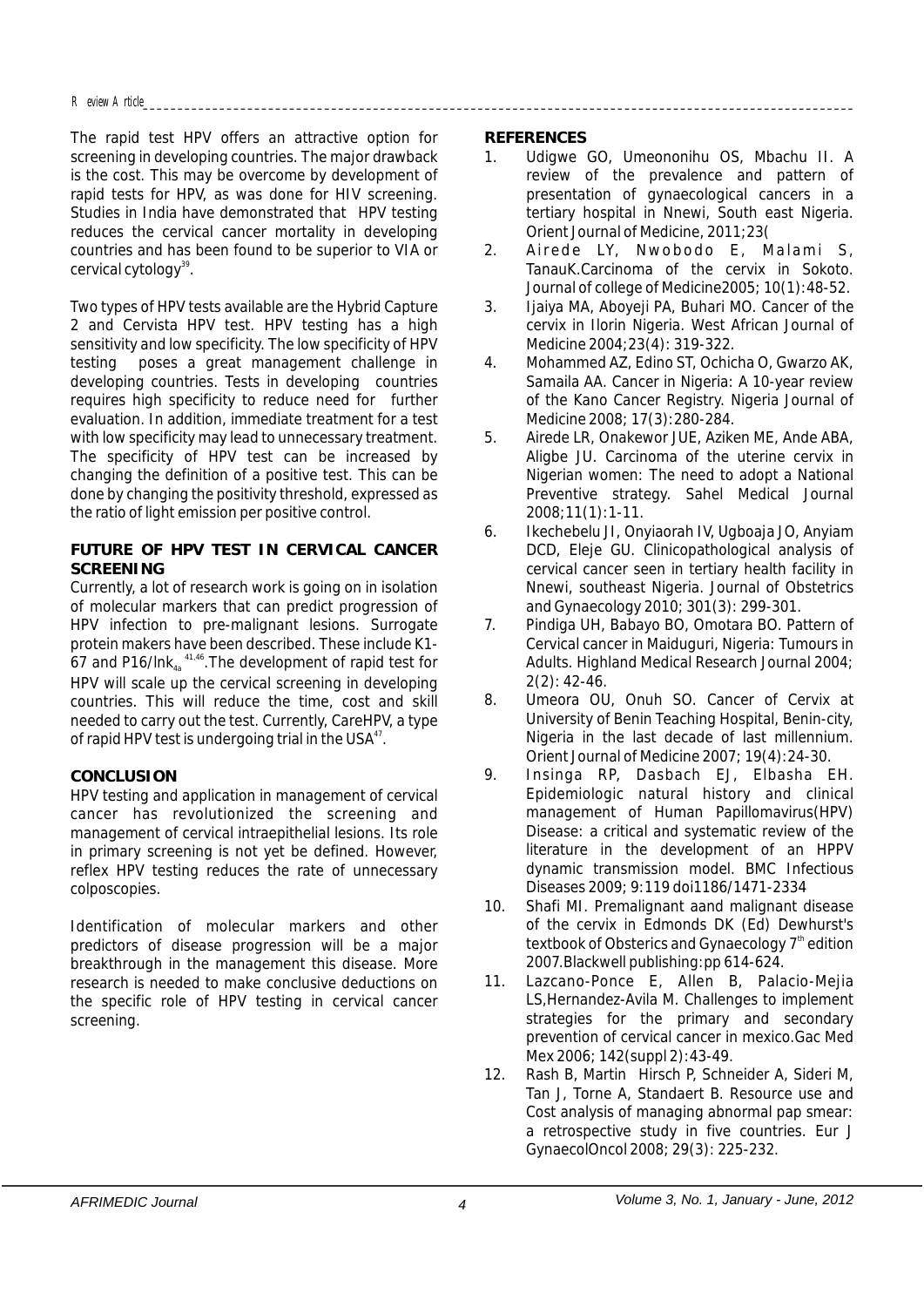- 13. Khodakarami N, Farzami F, Aslani F, Alizadeh K. Comparison of Pap smear, visual inspection with acetic acid and digital cervicography as cervical screening strategies. Arch GynecolObstet 2010
- 14. Mbamara SU, Ukah CO, Ikpeze O, Okonkwo JEN, Onyiaorah V. Correlation of visual inspection of the cervix and pap smear test for cervical cancer screening. Journal of Cancer Research and Experimental Oncology 2011; 3(1):3-8.
- 15. Chukwudi LI, Onigbo WIB, MgborN.Cervical cancer screening in Enugu, Nigeria. Tropical J ObstetGynaecol 2003;20:109-112.
- 16. Ayinde AE, Adewole IF, Babarinsa IA. Trends in cervical cancer screening in Ibadan, Nigeria: a four-year review. West Afr J Med 1998; 17(1): 25-30.
- 17. Anorlu RI, Abdul-Kareem FB, Abudu OO, Oyekan TO. Cervical cytology in an urban population in Lagos, Nigeria. J ObstetGynaecol 2003; 23(3):285-288.
- 18. Chokunonga E, Levy M, Bassest MT et al.Cancer incidence in African Population of Harare, Zimbabwe: Second results from the cancer registry 1993-1995. Int J of Cancer 2000;85:54- 59.
- 19. Grce M, Davies P. Human Papillomavirus Testing for Prmary cervical cancer screening. Expert Rev MolDiagn 2008;8(5):599-605.
- 20. Arnouk H, Merkley MA, Podolsky RH, et al. Characterization of molecular makers indicative of cervical cancer progression. Proteomics Clin Appl.2009;3:516-527.
- 21. Nanda K, McCrory DC, Myers ER, Bastian LA et al. Accuracy of Papanicolaou test in screening for and follow up of cervical cytological abnormalities. A systemic review.Ann Inten Me 2000; 132:810-819.
- 22. Frement-Smith M, Marino J, Griffin B, Spencer L, Bolick D. Comparison of the Sure path Liquidbased Pap smear in a multisite direct-to- vial study. Cancer 2004; 102(5): 269-279.
- 23. Settakorn J, Rangdaeny S, Preechapornkul N et al. Interobserver reproducibility with LiquiPrep™ liquid based cervical cytology screening in a developing country. Asian Pacific Journal of Cancer Prevention 2008;92-96.
- 24. Zhu J, Norman I, Eifgren k et al. A comparison of liquid-based cytology and Pap smear as a screening method to cervical cancer. Oncology reports 2007;157-160.7.Bor-Ching Sheu, Wen-Chun Chang, Ho-Hsiung Lin, Song-Nan Chow and Su-Cheng Huang. Immune concept of human papillomaviruses and related antigens in local cancer milieu of human cervical neoplasia. J. Obstet. Gynaecol. Res. 2007; Vol. 33( 2): 103113.
- 25. Bor-Ching Sheu, Wen-Chun Chang, Ho-Hsiung Lin, Song-Nan Chow and Su-Cheng Huang. Immune concept of human papillomaviruses and related antigens in local cancer milieu of human cervical neoplasia. J. Obstet. Gynaecol. Res. 2007; Vol. 33( 2): 103113.
- 26. Holschneider CH. Premalignant and malignant disorders of the uterine cervix .In Decherney AH, Nathan L, Goodwin TM, Laufer N(eds) Current Diagnosis and treatment Obsterics and Gynecology  $10<sup>th</sup>$  edition .McGraw Hill medical publishing 2007:pp 833-854.
- 27. KwameAryee R. Cervical cancer In Kwawukume EY, Emuveyan EE (Eds) comprehensive Gynaecology in the Tropics. Accra, Graphic packaging 2005: pp 412 428.
- 28. Jayshreeb RS, Sreenivas A, Tessy M, Krishna S. Cell intrinsic and extrinsic factors in cervical carcinogenesis. Indian J Med Res 2009; 103(3):286-295.
- 29. Human cancer viruses: in Brooks GF, Butel JS, Caroll KC, Morse SA (ed) Medical microbiology 24<sup>th</sup> ed. McGraw Hill publishing 2007:585-603.
- 30. Kobayashi A, Weinberg V, Darragh T, Smith-McCune K. Evolving immunosuppressive microenvironment during human cervical c a r c i n o g e n e . M u c o s a l Immunology 2008;1(5):412-420
- 31. Ghafrfri SR, Sabokbar T, Mollahajian H, Dastarn J, Ramezarzadeh F, Ensani F, et al. Prevalence of human papillomavirus genotypes in women with normal and abnormal cervical cytology in Iran. Asian Pac J Cancer Prev. 2006;7(41): 529-532.
- 32. Branca M, Costa S, Mariana L, Sesti F, Ayarossi A, di Carlo A et al. Assessment of risk factors and human papillomavirus related pathogenetic mechanism of CIN in HIV-positive and HIV negative women. Study design and baseline data of the HPV- pathogen's study. Euro J GynecolOncol 2004; 25(6): 689-698.
- 33. Kama R, Paez C, Sato S, Yajino A, Fukao A. HPV, histologic grade and age. Risk factors for the progression of cervical intraepithelial neoplasia. J Reprod Med; 43(7):561-566.
- 34. Molano M, Van der Brule A, Plummer M, Widerpass E, Posso H, Arslan A et al. Determinants of clearance of Human papillomavirus infections in Colombian women with normal cytology: A population based 5- year follow- up study . American Journal of Epidemiology 2003; 158:486-494.
- 35. Lorincz AT, Richart RM. Human Papilloma DNA testing as adjunt to cytology in cervical screening programmes. Arch Pathol Lab Med 2003;127:959-9683.